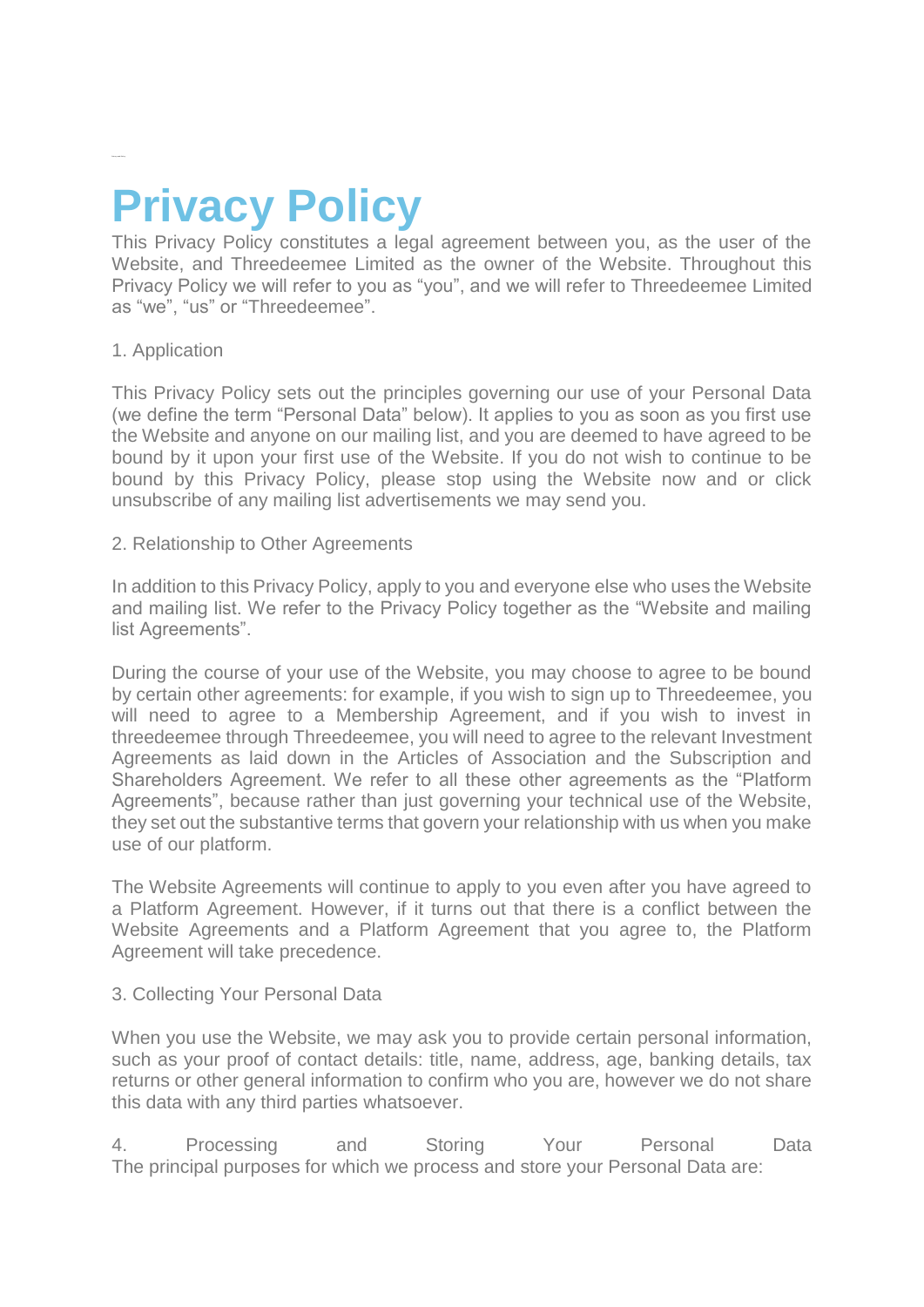To confirm your identity in order to create your account and ensure that you are eligible to use the services provided on the Website.

To conduct required anti-money laundering checks on you in connection with certain transactions you may conduct via the Website.

To process payments and investments in connection with the services provided on the Website.

In the case of investors looking to allocate capital, to confirm that you are eligible to make investments through the Website in accordance with relevant legislation.

To provide you with information about your account, including any campaign you have created and any investments or payments you have made.

To monitor, improve and administer the Website and the services provided on the Website.

To enable us to send you emails relating to updates on Threedeemee, but if you DO NOT wish to receive such emails please click unsubscribe at the bottom of the updates.

To provide you with information about our business, and on other selected Threedeemee products and services that we think may be of interest to you (unless you have asked us not to do so).

To measure, understand, or improve the effectiveness of advertising we provide to you is still relevant.

To enable us to comply with our legal and regulatory obligations, including reporting to regulators and governmental authorities.

To contact you to ensure customer satisfaction in respect of our role as a website provider and assist you in getting the best value from our service.

Full details of these purposes are set out in our notification to the Information Commissioner's Office under the UK Data Protection Act 1998, as well as the EU General Data Protection Regulation (GDPR) and other applicable laws.

Please note: Misrepresentation of yourself to gain access to the Threedeemee Website or to gain access to restricted documents is considered a fraudulent offence and may carry criminal litigation against anyone who commits such an offence!

5. We Will Not Share Your Personal Data with anyone

Any of your Personal Data that is collected by Threedeemee or its affiliates will be kept confidential by Threedeemee and its affiliates, and we will not disclose it to any third parties. The only exceptions to this are: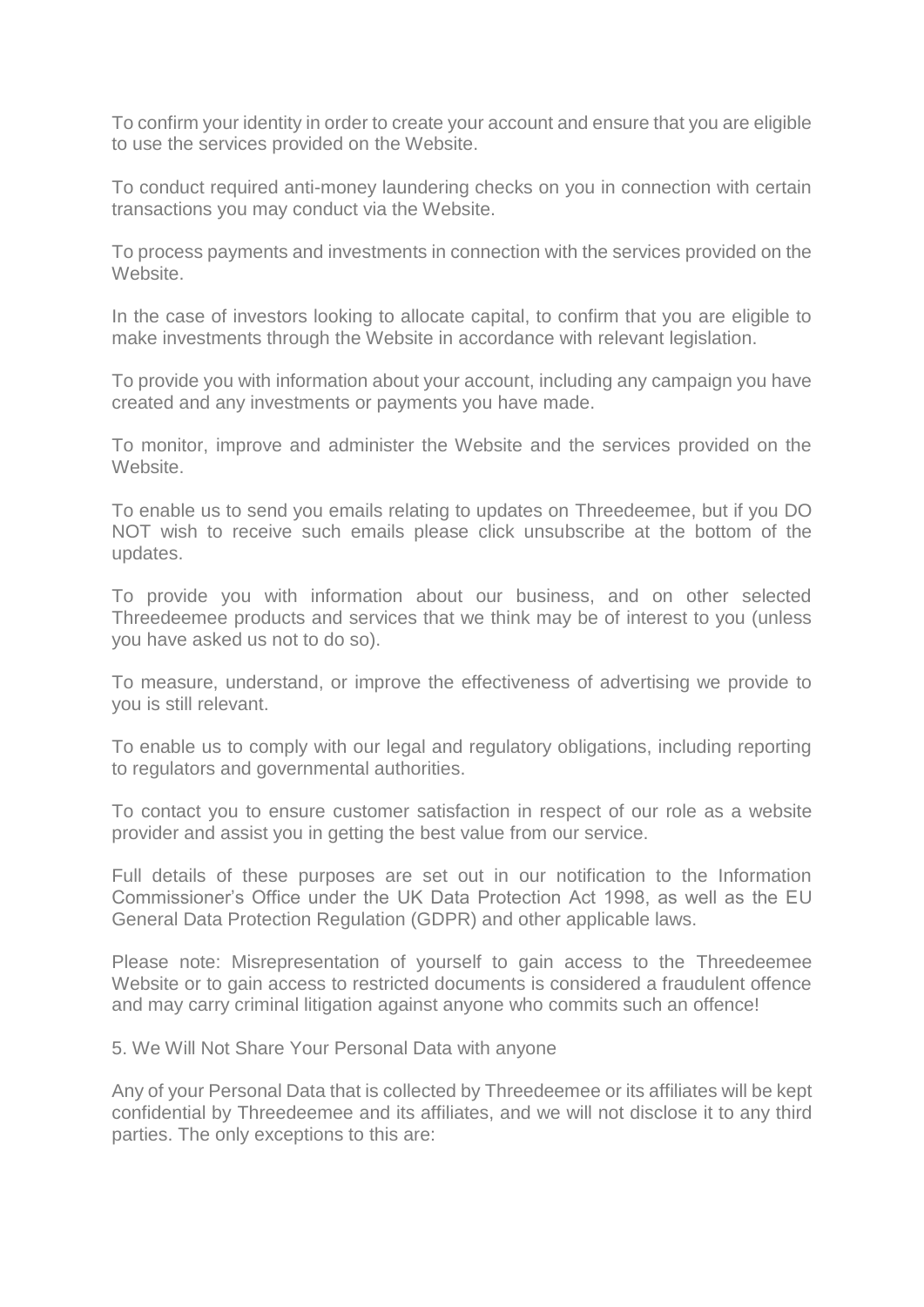We may disclose certain parts of your Personal Data if we are required to do so by law, regulation or the order of court or other legitimate government body or arbitration panel.

This includes, among other things, any Personal Data that may be requested by HM Revenue & Customs and the Financial Conduct Authority.

In the event that we intend to enter into a major corporate transaction, such as a sale of control of our or another business on a stock exchange, we may disclose certain of your Personal Data to potential buyers, underwriters or advisors. If we do this, we will take reasonable precautions to ensure that the recipients of your Personal Data are obligated to keep it confidential.

# 6. Changes of Business Ownership and Control

We may, from time to time, expand, reduce or sell our business, and this may involve the transfer of certain divisions or the whole business to other parties. Your Personal Data will, where it is relevant to any division so transferred, be transferred along with that division and the new owner or newly controlling party will, under the terms of this Privacy Policy, be permitted to use your Personal Data for the purposes for which it was supplied by you.

# 7. Security of Your Personal Data

We endeavour to take all reasonable steps to protect your Personal Data, including the use of encryption technology. However, we cannot guarantee the security of any Personal Data you disclose online. In using the Website, you accept the inherent security implications of engaging in transactions online over the internet, and you agree that you will not hold us responsible for any breach of security unless we have been grossly negligent or in wilful default.

#### 8. Use of Cookies

"Cookies" are small files that reside on your computer's hard drive, generally contain an anonymous unique identifier and are accessible only by the website that placed them there and not any other sites.

Threedeemee will not access Cookies on your computer. In addition, we will not gather information about you, including details of your operating system, browser version, domain name and IP address, and the details of any website you linked from to the Website.

We do not have third-party advertisements on the Website,

#### 9. Communications between You and Threedeemee

We only record email communication(s) between you and us in order to resolve queries in the future and for the purposes of ensuring security, staff training and complying with our regulatory and legal responsibilities.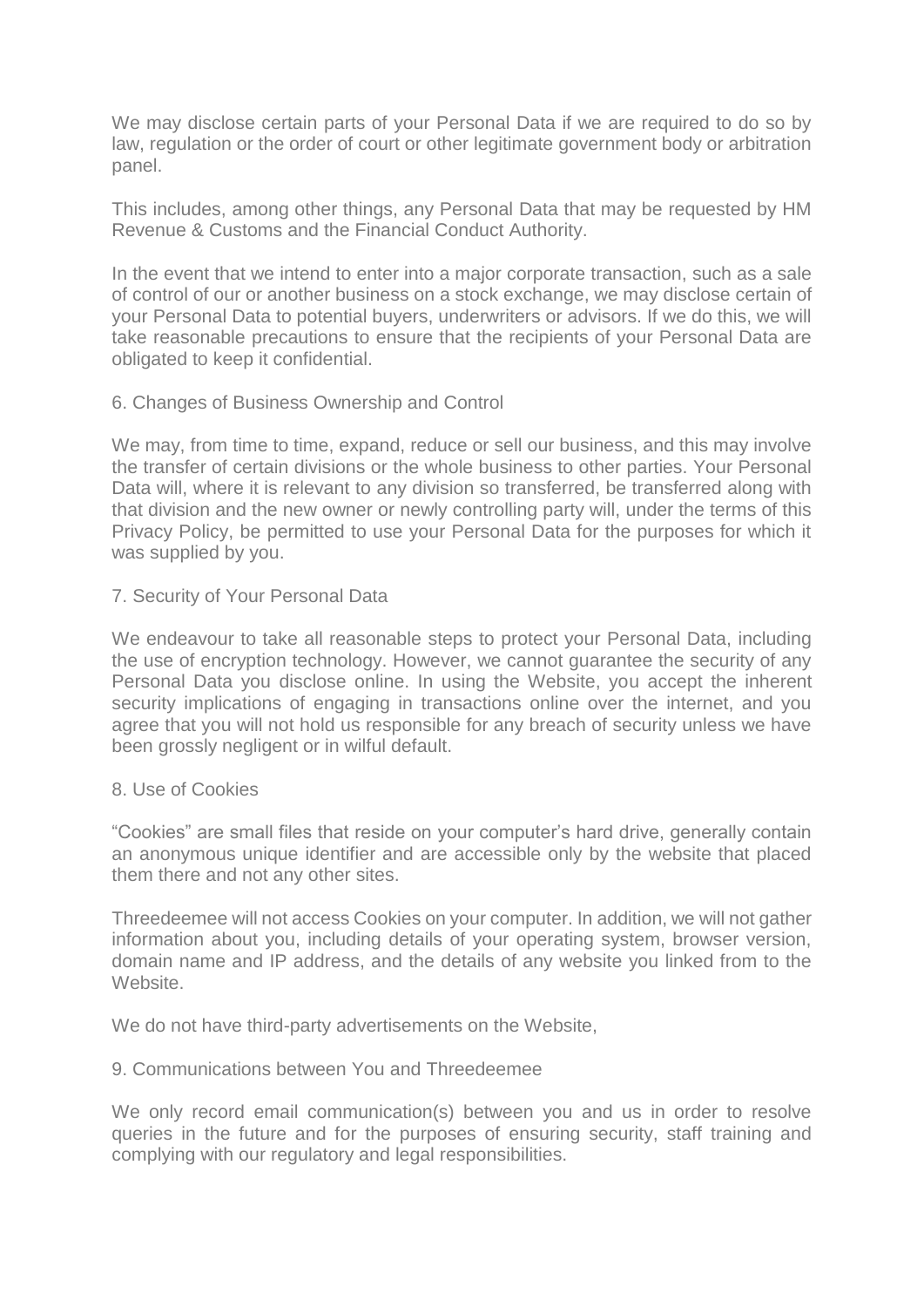In the case of communications by email you should note that, as emails are not encrypted (and may therefore be intercepted by third parties) and as the identity of the sender cannot be confirmed, you must NOT provide your security details by

email and should avoid providing any Personal Data to us by email unless specifically requested by us to do so.

10. Obtaining Copies of Your Personal Data

You can see some of the Personal Data we hold about you in the "Profile" section of your Threedeemee account on the Website (if you are a Threedeemee member).

In the event that you wish to see a copy of all of your Personal Data held by us, please write to:

The Threedeemee Data Protection Officer

Threedeemee Limited 71-75 Shelton Street Covent Garden London WC2H 9JG United Kingdom

A request for a copy of your Personal Data should be accompanied with payment of a £10 administrative fee.

11. Changes to Your Personal Data

If you see that any of your Personal Data that is included in the "Profile" section of your Threedeemee account is inaccurate, please revise or update it using the Website. Alternatively, if you believe that any of the Personal Data, we hold about you is inaccurate, you may write to us at the address given in paragraph 10 in order to correct it.

It is your responsibility to ensure that any Personal Data you have provided to us remains accurate and to notify us (either by the Website or by letter) if there are any changes in your Personal Data.

# 12. Severability

We have made every effort to ensure that this Privacy Policy adheres strictly with the relevant provisions of the UK Data Protection Act 1998 as well as the EU General Data Protection Regulation (GDPR) and other applicable laws. However, in the event that any of these provisions are found to be unlawful, invalid or otherwise unenforceable, this provision is to be deemed severed from this Privacy Policy and shall not affect the validity and enforceability of the rest of the Privacy Policy. This clause on "Severability" shall apply only within jurisdictions where a particular term is illegal.

13. No Waiver